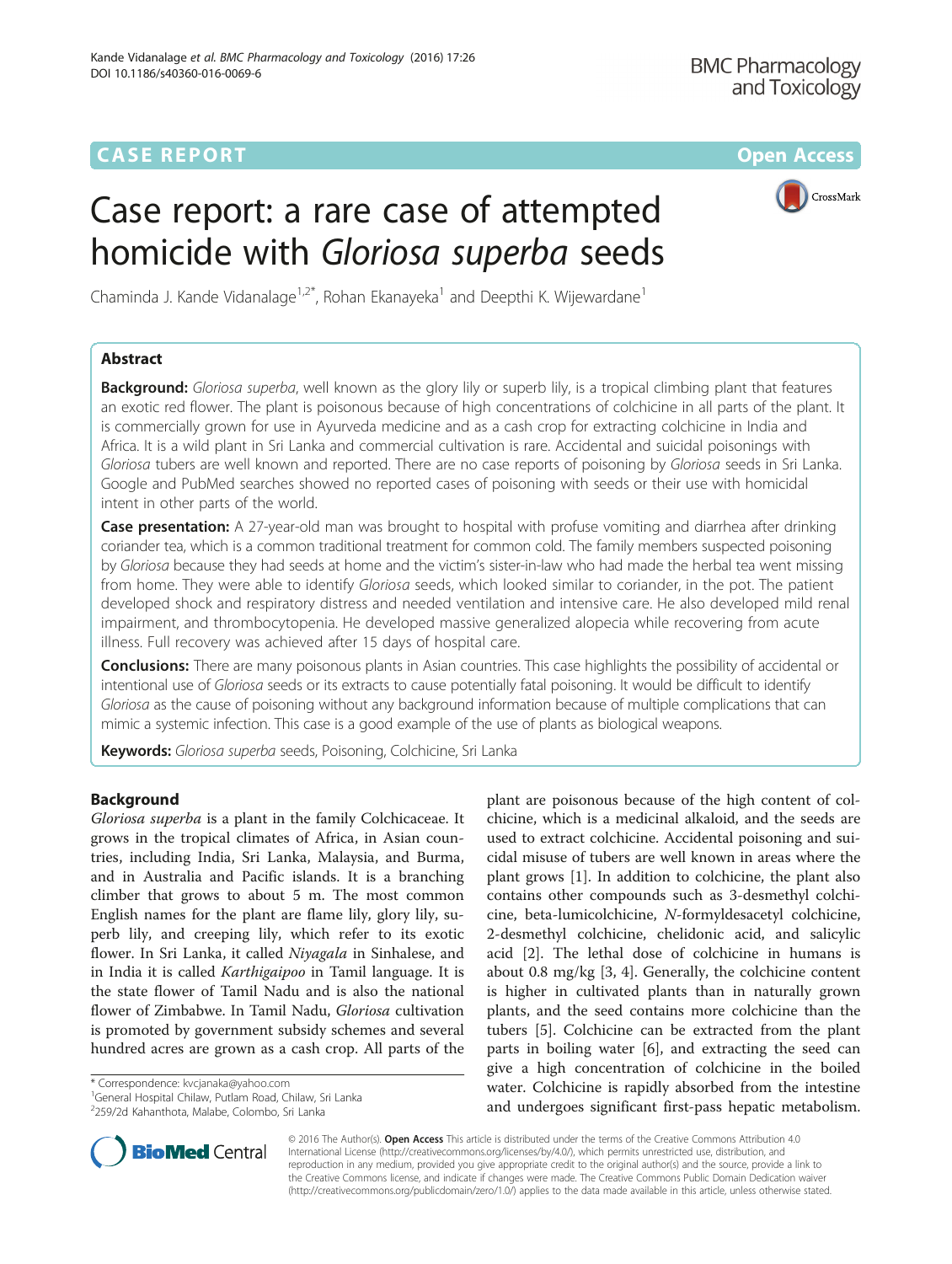The metabolites undergo enterohepatic circulation and are subsequently excreted in feces, leading to extended exposure of the intestine to the toxic effects. Renal clearance accounts for about 10–20 % of colchicine excretion [\[7](#page-3-0)].

Colchicine inhibits the polymerization of microtubules and formation of mitotic spindle in cell division. Therefore, the rapidly dividing cells of the intestinal mucosa are severely affected. Colchicine can cause severe gastroenteritis, shock, multiple organ failure, electrolyte imbalance, metabolic acidosis, pancytopenia, hypotension, rhabdomyolysis, hypocalcemia, and adult respiratory distress syndrome (ARDS) [[8\]](#page-3-0). In addition, it can cause respiratory failure because of paralysis of intercostal muscles caused by ascending polyneuropathy [\[9](#page-3-0)]. Cases of toxic encephalopathy and progressive paralysis of the central nervous system and peripheral nervous system have also been reported [\[10\]](#page-3-0), and cardiotoxicity with ST elevation on ECG, renal impairment, and thrombocytopenia are known [\[11\]](#page-3-0). Generalized massive alopecia after the acute stage of poisoning is also a well-recognized complication [\[12](#page-3-0), [13\]](#page-3-0). Accidental or suicidal poisoning by Gloriosa tubers is well known in Sri Lanka. A hospitalbased study in western Sri Lanka showed that out of 4556 cases of poisoning, 2.5 % were caused by plants and mushrooms, and Gloriosa superba was the commonest plant poison, being responsible for 44 % of them [\[14](#page-3-0)]. However, a literature search did not find any Sri Lankan cases of seed poisoning. Use of seed as a homicidal poison has never been described in Sri Lanka and PubMed and Google searches of "Gloriosa and seed" poisoning did not reveal any case reports.

# Case presentation

A 27-year-old man was admitted to the General Hospital Chilaw, Sri Lanka, with acute onset severe epigastric pain and vomiting. There was no history suggestive of food poisoning or the consumption of poison. A few hours before admission, the patient had consumed boiled coriander tea, which is a traditional medicine in Sri Lanka (Fig. 1). The tea was prepared for him by his sister-in-law as a treatment for common cold. The patient had developed symptoms about 2 h after drinking the coriander tea and he was rushed to the hospital. Other family members noticed that his sister-in-law was absent around the time of the admission and decided to examine the contents of the teapot. In addition to the coriander, they noticed that the pot also contained different seeds, which they correctly and promptly identified as Gloriosa seeds (Fig. 2). Gloriosa seeds were known to be present in the house because the patient worked on a farm that cultivated *Gloriosa*, and occasionally brought the seeds home (Fig. [3](#page-2-0)). Seeking confirmation, the wife of the victim tasted a small amount of the remaining tea and also developed nausea and vomiting.



On admission to the hospital, the patient was having profuse watery diarrhea and complained of burning abdominal pain, reduced urine output, and dysuria. On examination, he was febrile with blood pressure of 100/70 mmHg and a heart rate of 100 bpm. The abdomen was



Fig. 2 Boiled seeds from the pot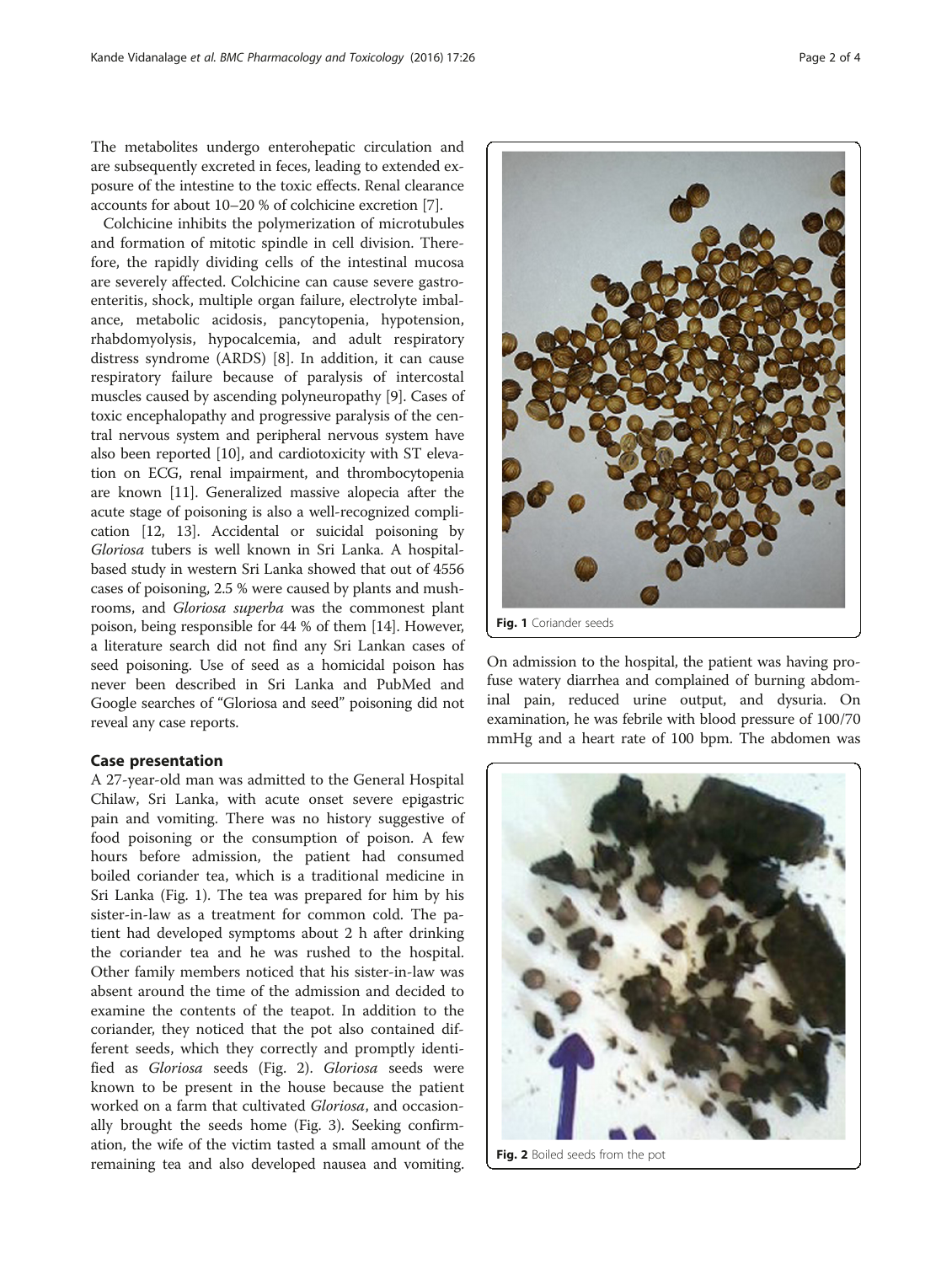diffusely tender and the respiratory rate was 20/min with oxygen saturation of 99 % on air. With prompt gastric lavage, the patient was started on intravenous ranitidine and metoclopramide and hydration with 0.9 % saline. On day two after poisoning, he complained of pleuritic-type chest pain and had tachypnea. His respiratory rate was 40/min with bilateral diffuse crepitation. Blood gas analysis revealed hypoxia with respiratory alkalosis and he was transferred to the intensive care unit (ICU) for intubation and ventilation. Chest X-rays showed mild diffuse inflammatory shadows, and blood counts revealed a white blood cell count of  $17,000/\text{mm}^3$  with neutrophil leukocytosis of 90 % and lymphocytic leukocytosis of 8 % with a platelet count of  $135,000/\text{mm}^3$ . His CRP was 96 and ESR was 60 mm/1st hour.

On day three after admission, the patient had thrombocytopenia with a low platelet count of 60,000/  $mm<sup>3</sup>$  and the white blood cell count was 7800/mm<sup>3</sup> (N 55 %, L 40 %). In addition, he had mild renal impairment with serum creatinine of 1.4 mg/dl and blood urea of 60 mg/dl. There were also mildly elevated with AST of 60 U/L and ALT of 90 U/L with normal PT and APTT and bilirubin. ECG and 2D echocardiogram were normal. In addition to ventilator support, he was treated with broad-spectrum antibiotics (cefotaxime and metronidazole), parenteral nutrition, proton pump inhibitors, and intravenous fluids. The patient required ventilator support for 3 days and required high-dependency care for a further 6 days. His total hospital stay was 15 days. He also developed generalized alopecia by day 10 of hospital admission. By that time, the patient had fully recovered from acute toxicity and was hemodynamically stable.

Without the patient background and assistance from the patient's family, this case could have been easily misdiagnosed at the acute stage and managed as a severe case of food poisoning, leptospirosis, or dengue shock

with atypical presentation, which are relatively common presentations in the area. Colchicine poisoning would not have been suspected until the patient developed generalized alopecia toward the recovery around day ten of the illness [[13](#page-3-0)]. Because there was reasonable suspicion of homicidal poisoning, the Judicial Medical Consultant and the hospital police post were informed to initiate medico legal investigation. The patient also admitted that he had taken Gloriosa seeds from his workplace where Gloriosa plants were grown for harvest and export of seeds. Toxicological analysis by the government analyst also confirmed the presence of colchicine in the gastric lavage samples.

# Conclusions

This patient showed classic complications of colchicine poisoning. He developed acute gastrointestinal symptoms and shock, followed by respiratory distress. He also developed mild thrombocytopenia and renal impairment. With his recovery progressed, he showed classical generalized alopecia. All of these complications reversed gradually with time and intensive medical care. Dried Gloriosa seeds look similar to coriander seeds and if mixed it would be difficult to differentiate for an unsuspecting person. Gloriosa grows as a wild plant in most parts of Sri Lanka, and it is extremely rare for someone to possess plant parts. This case is a rare example where the patient had access to seeds at his workplace. There are many plants that are poisonous and can be used as biological poisons in Asian countries [\[15\]](#page-3-0). In this case, Gloriosa seeds were used in an attempted homicide—an ideal poison to camouflage with coriander. Boiling the seeds in water would have extracted and concentrated the colchicine. Without the awareness of the family members of the availability of Gloriosa seed in this case, the intentional poisoning would have gone completely unsuspected in other circumstances.

### Abbreviations

ALT, alanine transaminase; APTT, activated partial thromboplastin time; AST, aspartate transaminase; CRP, C reactive protein; ECG, electrocardiogram; ESR, erythrocyte sedimentation rate; L %, lymphocytes percentage; N %, neutrophil percentage; PT, prothrombin time.

#### Acknowledgements

We thank the staff of the emergency treatment unit, medical ward, and the Intensive Care Unit of General Hospital Chilaw for helping in the management of this patient.

#### Funding

Not applicable.

# Availability of data and materials:

Not applicable.

<span id="page-2-0"></span>